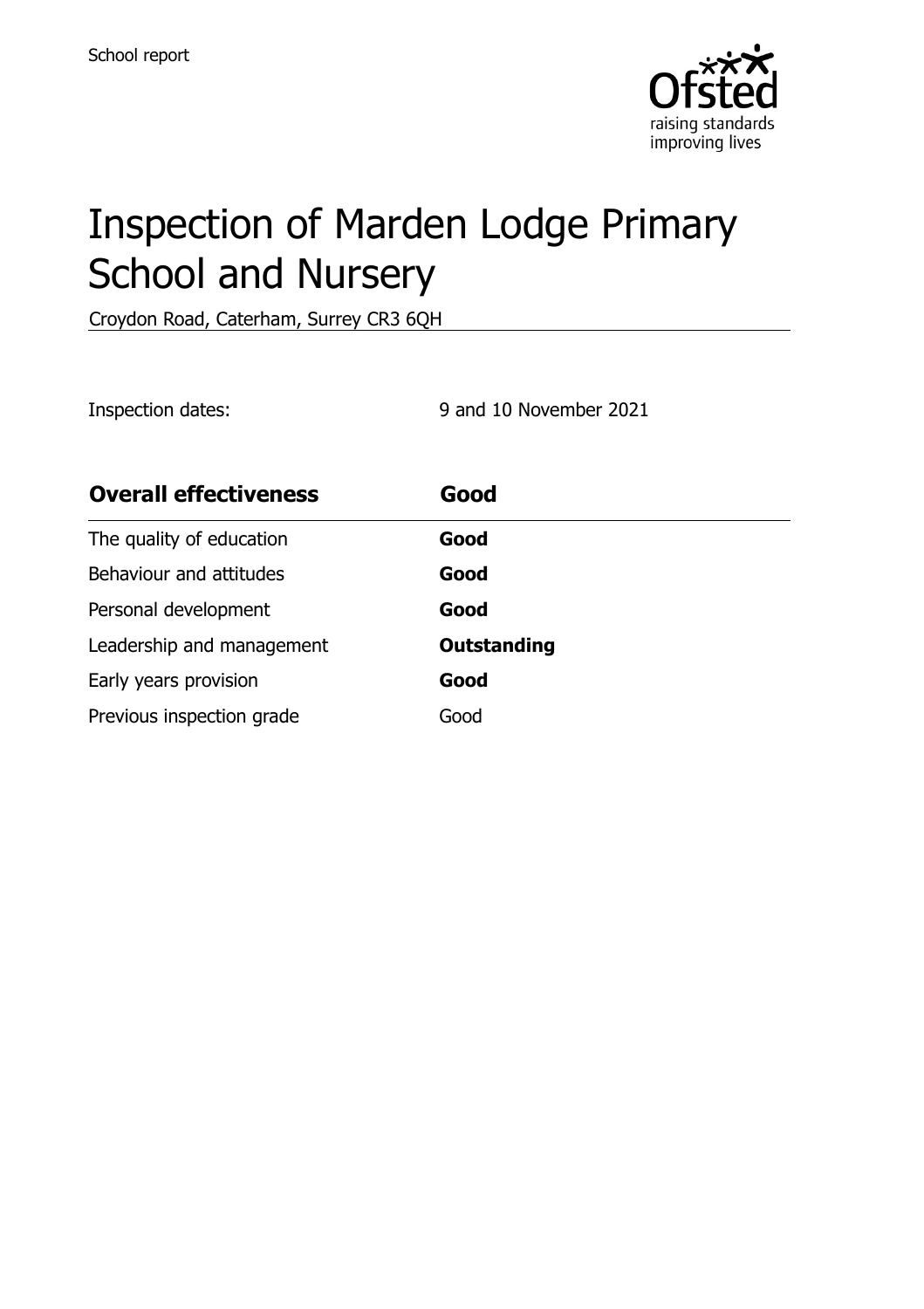

# **What is it like to attend this school?**

Pupils look forward to coming to school at Marden Lodge. They say that the teachers make lessons interesting and help them to make friends. They are proud to receive certificates for being one of 'Marden's Marvellous Learners'. They enjoy seeing their successful work put on a display for all to see.

Leaders have very high expectations for every child. They work tirelessly to provide the right support so that everyone can achieve. They are determined that every child will learn all they can. The changes leaders have made are making this happen across the whole school.

Through the school's values, pupils are taught to be trustworthy, respectful, responsible, fair and caring and to become active citizens. Pupils act as 'Star Ambassadors' to help develop this through all areas of the school. Pupils show those qualities in class and around the school. They work well with others and treat everyone with respect.

Pupils report that bullying is rare. They say that should it happen, they know that leaders will quickly sort it out. Parents and carers agree with this. Parents feel that they are warmly welcomed to the school. They say that their children settle quickly, whether they start in early years or join the school later. Children feel safe and are well cared for in the new Nursery setting as well as the Reception classroom.

#### **What does the school do well and what does it need to do better?**

Since they joined the school in 2018, leaders have been determined to improve the school. The executive headteacher and head of school, assisted by other senior leaders, have carefully developed each area of school life. Many improvements are deeply embedded. They first ensured that there was the right support for pupils and their families who might need a little extra help. The welcoming family room and support for pupils' emotional well-being are valued by parents. Several parents told inspectors that their children have thrived since joining the school.

Leaders have developed many areas of the curriculum. Where these improvements are already in place, teachers are skilled in delivering interesting lessons which build on what pupils already know. As a result, pupils have developed real confidence in their abilities and are achieving well overall. Pupils talk with excitement about the new science lessons, for example enjoying the practical activities and using their knowledge to explain what they see. As the curriculum develops, teachers are becoming increasingly skilled in checking every child's progress in each subject accurately. However, while leaders have taken time to build the curriculum carefully so that it reflects Marden Lodge's pupils and community, not all areas of the curriculum are equally as strong yet.

Governance is very strong. The trustees and members of the School Standards Board have a deep understanding of the school's strengths and weaknesses. They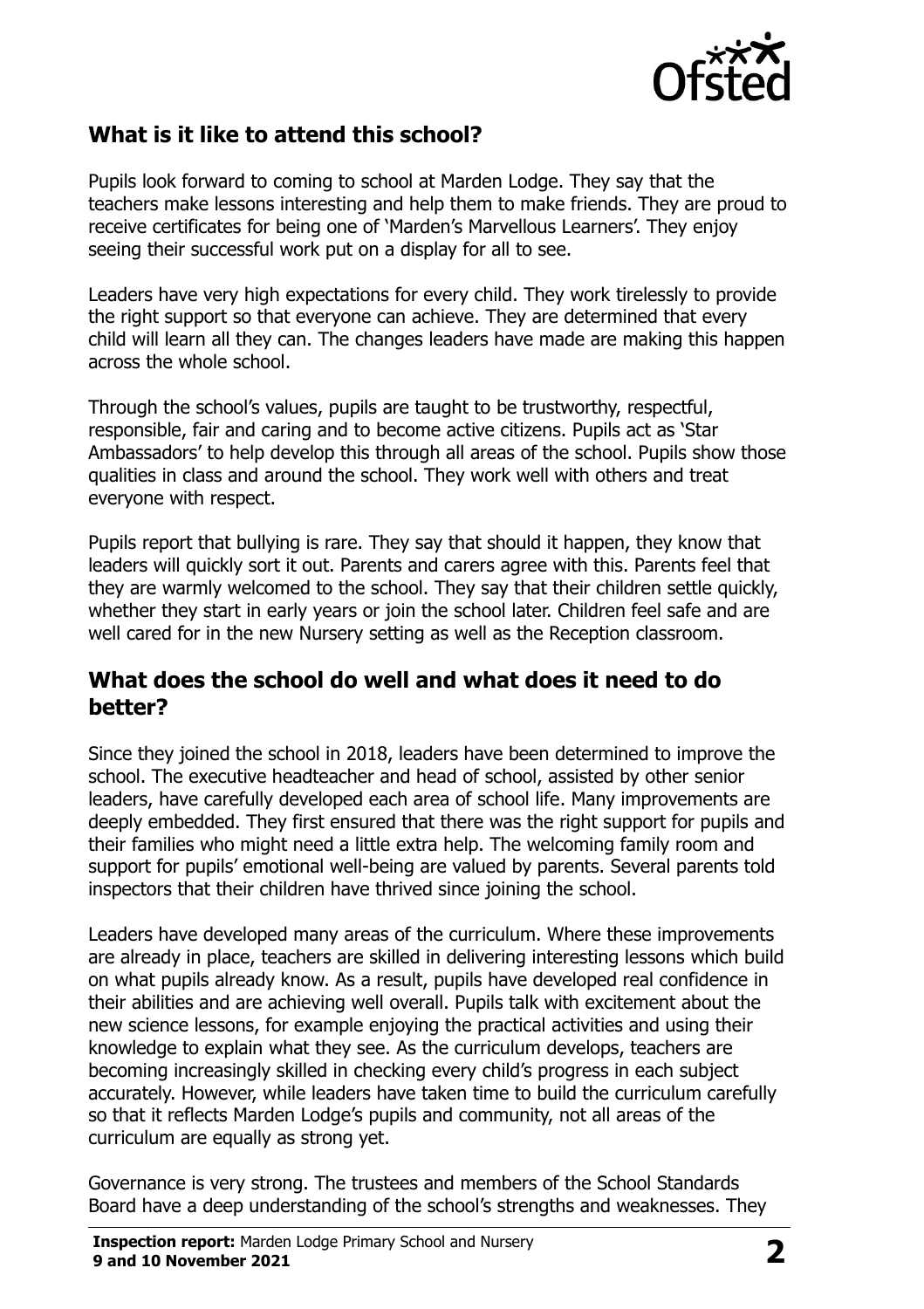

bring expertise to support developments and are committed to their local community.

Teachers and support staff are highly effective in teaching reading. Pupils learn the knowledge and skills that they need rapidly. Pupils who find it hard receive individual support so that they catch up with their peers. In mathematics, staff deliver carefully planned lessons so that pupils can practise their skills and apply them in a range of ways.

Leaders make sure that pupils with special educational needs and/or disabilities are supported well. They check that pupils have the right help so that they can learn as much as possible. Leaders also allow them independence so they can achieve for themselves and work with their classmates. In Nursery and Reception, staff are knowledgeable and understand pupils' needs well.

Leaders provide lots of wider opportunities for pupils. Year 5 are enjoying learning the trumpet and recent visits to the local library have meant that each pupil has a library card. Pupils take part in a free multi-skills club with a sports coach enthusiastically. Visits further afield, such as to Hever Castle, add to pupils' understanding of their learning in history. Even at a young age, children in Nursery and Reception learn the school's values through experiences such as caring for Benji, the class rabbit, or by taking turns playing games.

# **Safeguarding**

The arrangements for safeguarding are effective.

All staff consider the protection and safety of pupils to be their top priority. Staff know pupils well and are vigilant to signs that pupils may be at risk. They act quickly to report concerns. Systems to record concerns are detailed and well managed. Leaders are persistent in order to ensure that families get support when they need it.

Staff receive regular high-quality training. They understand their role in keeping children safe. Leaders make sure that the school's recruitment and vetting procedures are robust.

# **What does the school need to do to improve?**

#### **(Information for the school and appropriate authority)**

■ While there are some clear strengths in the curriculum, not all subjects are yet as equally strong. Leaders have the right plans for the development of several subjects, which they need to ensure are implemented with the same effectiveness as those already in place.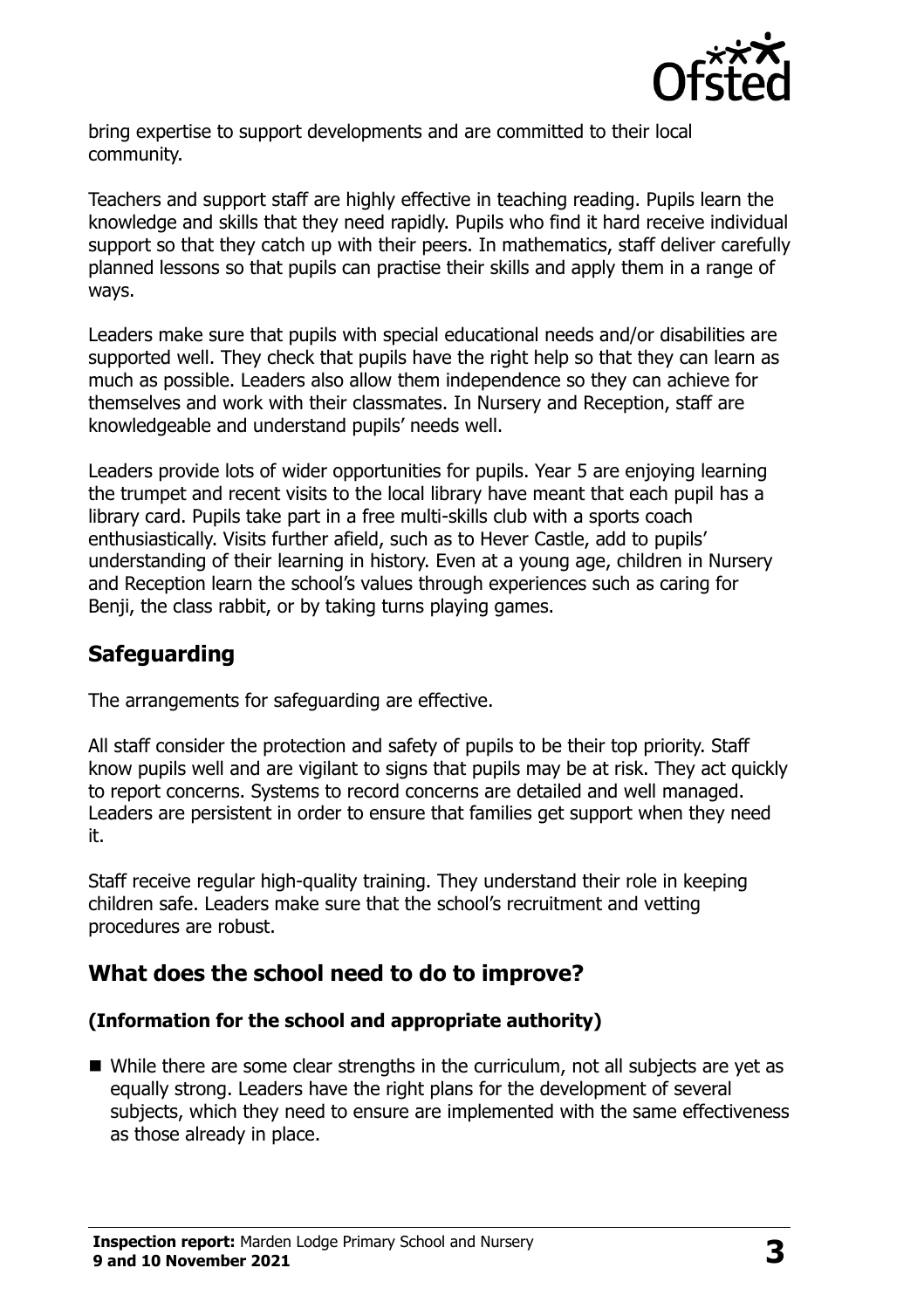

#### **How can I feed back my views?**

You can use [Ofsted Parent View](http://parentview.ofsted.gov.uk/) to give Ofsted your opinion on your child's school, or to find out what other parents and carers think. We use information from Ofsted Parent View when deciding which schools to inspect, when to inspect them and as part of their inspection.

The Department for Education has further [guidance](http://www.gov.uk/complain-about-school) on how to complain about a school.

If you are the school and you are not happy with the inspection or the report, you can [complain to Ofsted.](http://www.gov.uk/complain-ofsted-report)

#### **Further information**

You can search for [published performance information](http://www.compare-school-performance.service.gov.uk/) about the school.

In the report, '[disadvantaged pupils](http://www.gov.uk/guidance/pupil-premium-information-for-schools-and-alternative-provision-settings)' refers to those pupils who attract government pupil premium funding: pupils claiming free school meals at any point in the last six years and pupils in care or who left care through adoption or another formal route.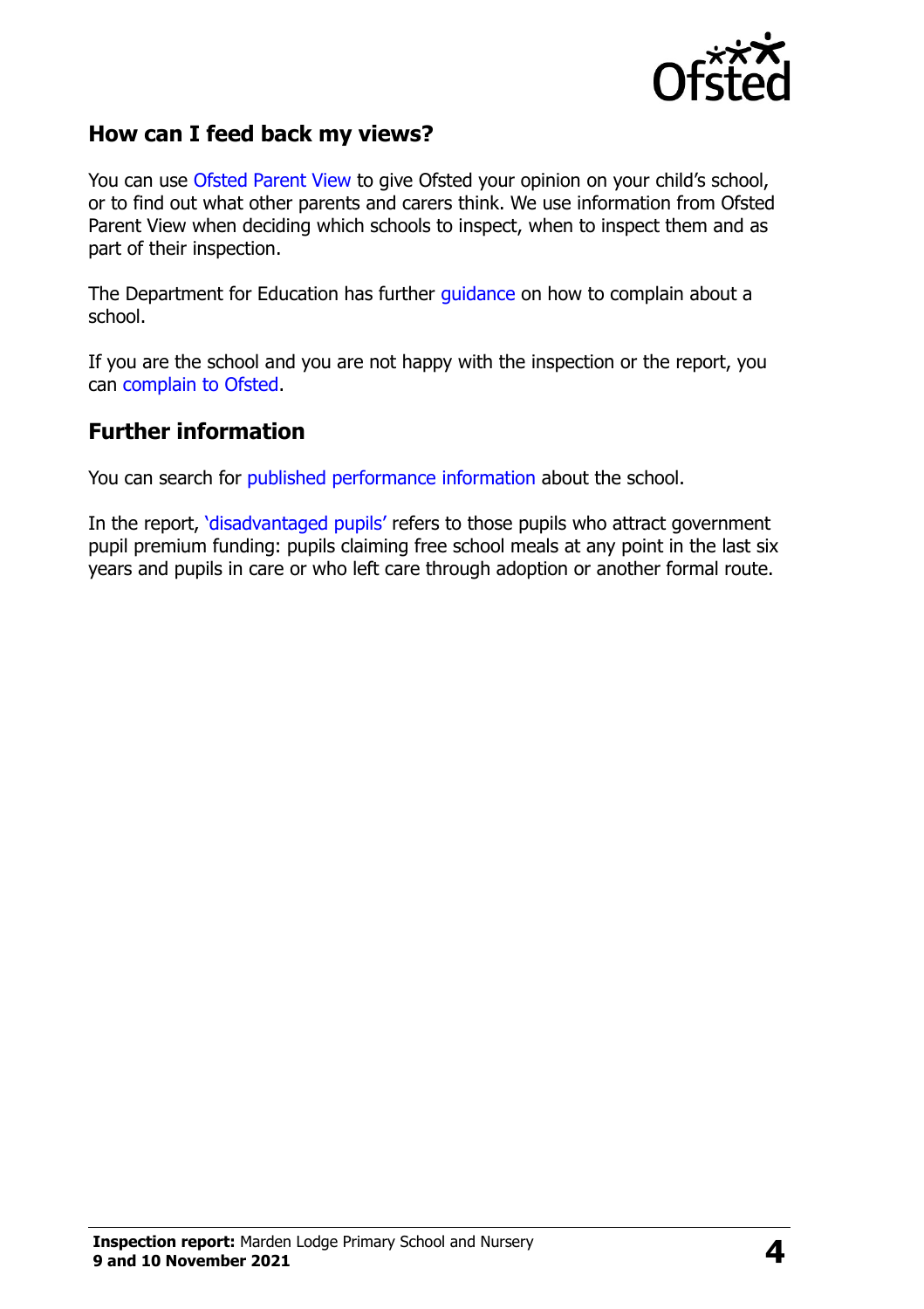

# **School details**

| Unique reference number             | 139915                                                            |
|-------------------------------------|-------------------------------------------------------------------|
| <b>Local authority</b>              | Surrey                                                            |
| <b>Inspection number</b>            | 10199899                                                          |
| <b>Type of school</b>               | Primary                                                           |
| <b>School category</b>              | Academy sponsor-led                                               |
| Age range of pupils                 | 2 to 11                                                           |
| <b>Gender of pupils</b>             | Mixed                                                             |
| Number of pupils on the school roll | 236                                                               |
| <b>Appropriate authority</b>        | Board of trustees                                                 |
| <b>Chair of trust</b>               | Lynne O'Reilly                                                    |
| <b>Headteacher</b>                  | Denise Coady                                                      |
| <b>Website</b>                      | www.mardenlodge.org                                               |
| Date of previous inspection         | 29 and 30 June 2016, under section 5 of<br>the Education Act 2005 |

# **Information about this school**

- All the senior leaders at the school have changed since the last inspection in 2016. The executive headteacher and head of school joined in 2018 and others have joined more recently.
- The on-site nursery takes pupils from age two to four. The nursery was included in the inspection. It moved into a renovated former children's centre in September 2021. This is a separate building on the same site.
- The school does not currently use any alternative provision.
- The school is part of GLF Schools multi-academy trust.

### **Information about this inspection**

The inspectors carried out this inspection under section 5 of the Education Act 2005.

This was the first routine inspection the school received since the COVID-19 pandemic began. Inspectors discussed the impact of the pandemic with school leaders and have taken that into account in their evaluation.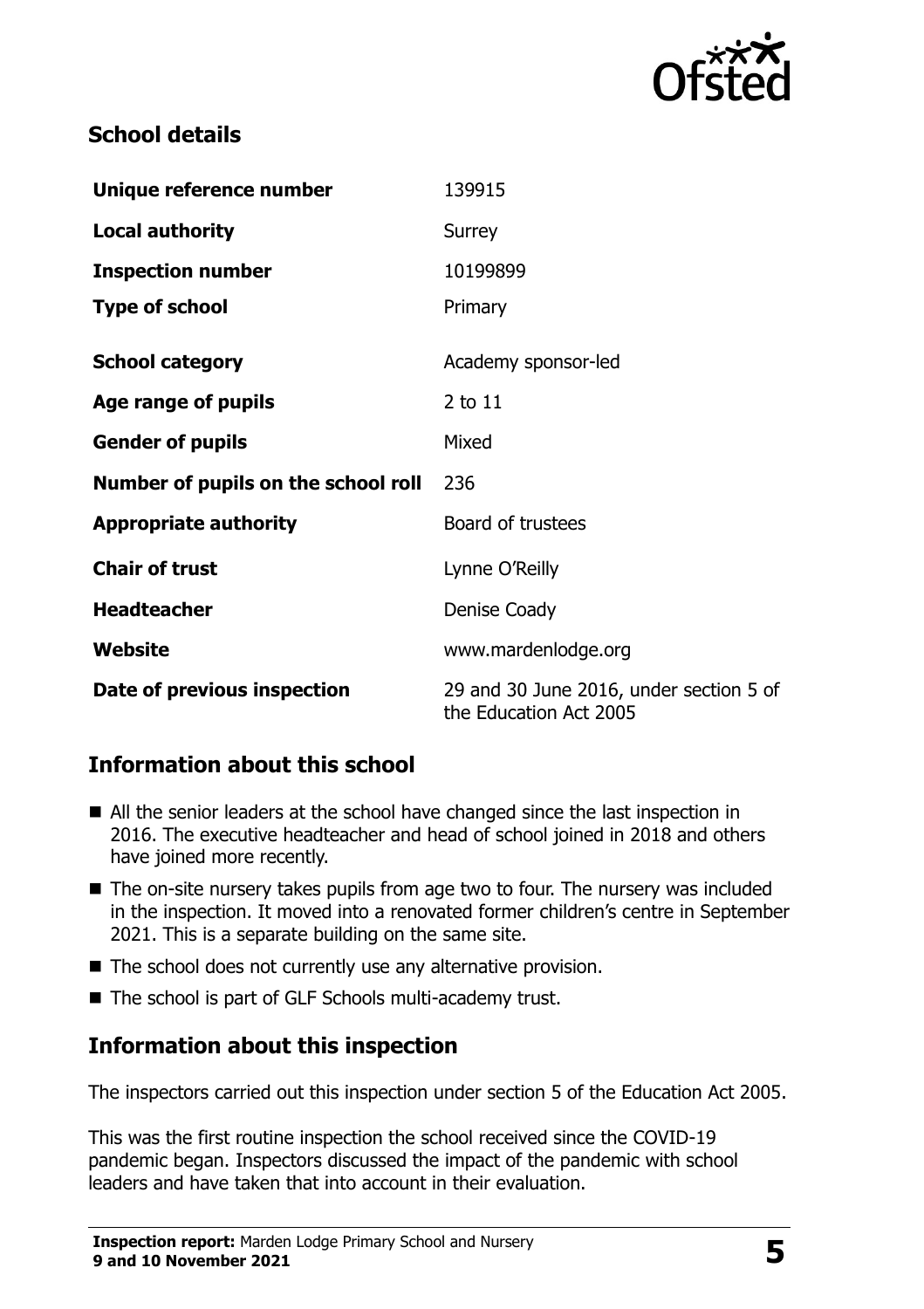

- Inspectors did deep dives in reading, mathematics, science and history. They met with senior leaders, middle leaders, teachers and pupils. They looked at pupils' work and listened to pupils reading to a staff member. They visited lessons in every class in the school, including the nursery. Most lesson visits were undertaken with leaders.
- **Inspectors looked at documentation relating to areas such as the curriculum** design and staff professional development.
- Inspectors looked closely at the school's safeguarding arrangements.
- **Inspectors observed playtime and lunchtime and spoke to pupils about their** experiences at school.
- Inspectors gathered the views of parents before and after school on the playground. They also considered 48 responses to Ofsted's online questionnaire, Parent View, including 12 free-text comments.
- Inspectors spoke to trustees and senior leaders from GLF Schools.

#### **Inspection team**

| Linda Appleby, lead inspector | Ofsted Inspector |
|-------------------------------|------------------|
| Kirstine Boon                 | Ofsted Inspector |
| Liz McIntosh                  | Ofsted Inspector |